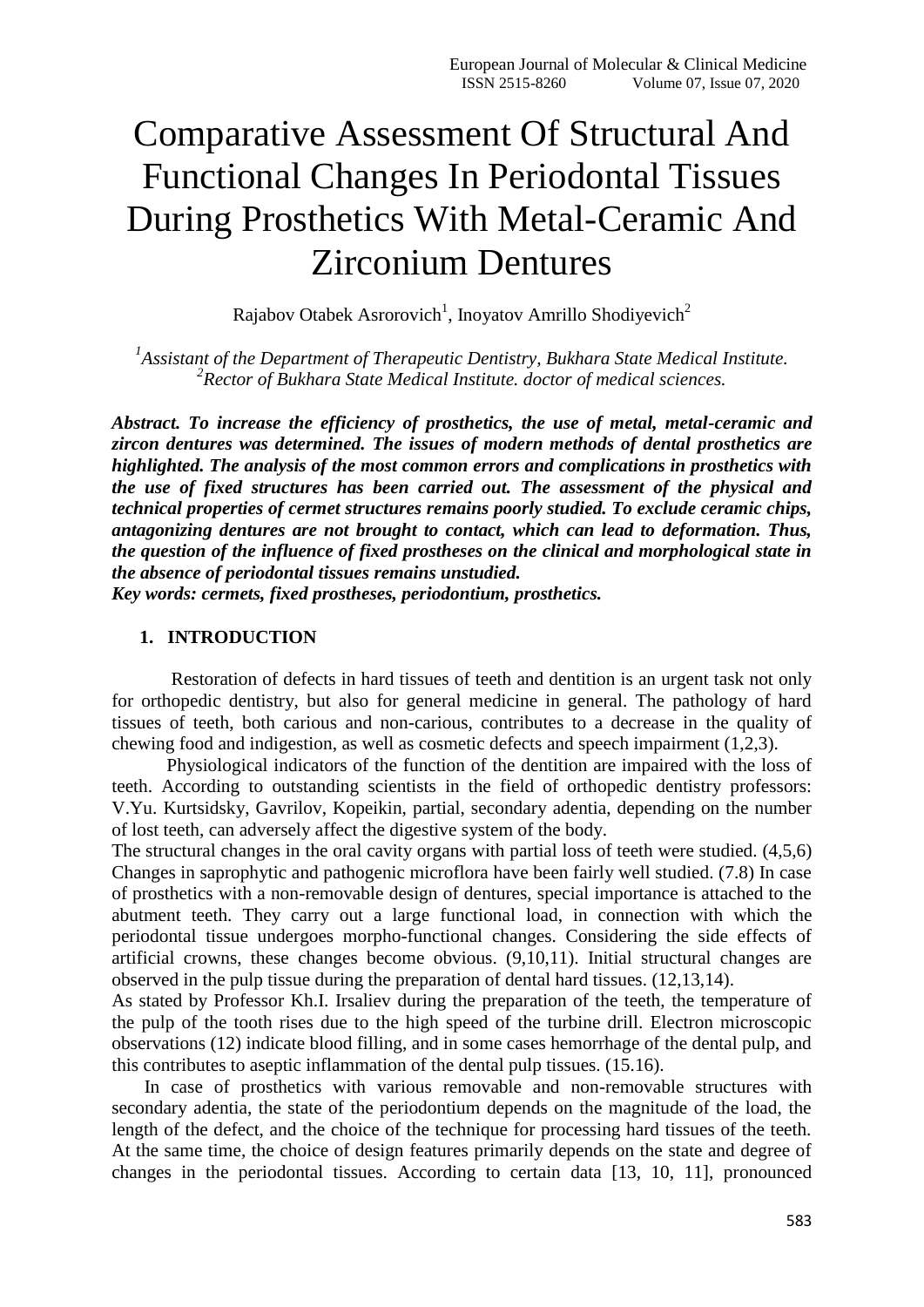morpho-functional changes are observed in the periodontal microvessels with an increase in functional loads. It should be borne in mind that the problems associated with obtaining reliable information on the condition of the tissues surrounding the tooth (periodontium, periodontium, marginal gum) arise already at the initial stage. The diagnostic methods used are rather approximate and in many cases do not reflect the actual picture of the state of the periodontal tissues.

 Numerous works of prof. Irsalieva H.I. evidence of objective criteria for assessing changes in the periodontal tissues are electron microscopic research methods. Transmission electron microscopy reveals pathological changes in periodontal tissue at the ultrastructural level. (sixteen).

 Thus, when preparing hard tissues of teeth and design features of fixed structures of dentures with various materials of artificial crowns, they contribute to profound changes in the pathological nature of the periodontal tissues. (10.17).

 In orthopedic dentistry, dentures from precious and base metal alloys are widely used to restore defects in crowns and dentition. The latter are composed of cobalt-chrome and nickelchrome alloys. The problem of the influence of base metals on the organs of the oral cavity and on the body as a whole is urgent. Among them, oral galvanosis is more common. Being in the oral cavity for a long time, a denture, as a foreign body made of a material not characteristic of the human body, causes structural changes in the marginal periodontium. Therefore, modern orthopedic dentistry faces the question of the compatibility of metal dental alloys and the human body. (18).

 The phenomenon of "intolerance", galvanosyndrome, galvanosis described in the literature, can be explained by the body's reaction to the presence of metallic inclusions in the oral cavity, which is expressed not only by intolerance to dentures, but also by the manifestation of a burning sensation of the tongue, hypo- and hypersalivation, changes in taste, etc. etc. [7,9,20,23,24]. In this regard, the study of the state of galvanosis of the oral cavity with fixed prosthetics made of various metals becomes urgent and requires further research in this direction, which will improve the quality of dental care and prevent premature removal of orthopedic structures [12, 18, 19]. The available research in this direction is not numerous and is of a fragmentary nature. Therefore, the identification of the cause-and-effect circumstances that contribute to the occurrence and cause of diseases of oral mucosa when using various types of prostheses (metal crowns, ceramics, zirconium) with the use of histological, electron microscopic and histochemical research methods, will allow developing more effective methods of their treatment and prevention.

#### *Aim of the study*

 Is comparative assessment of morphological and functional changes in periodontal tissues when using metal, metal-ceramic and zircon dentures to improve the efficiency of prosthetics.

#### **2. MATERIALS AND METHODS**

 The studies were carried out in 100 people, who were divided into 2 groups: the main observation group - 90 (80.7  $\pm$  3.7%) patients and the comparison group (control group) - 10  $(19.3 \pm 3.7%)$  patients. Among the patients of the main group, there are 30 patients with chromium-cobolt, 30 patients with metal-ceramics and 30 patients with zircon crowns. There were examined 144 teeth, which are and will be the abutment teeth of bridges. In the comparison group, studies of 24 teeth with intact periodontium on the upper and lower jaws were carried out in patients aged 30 to 60 years. When examining all patients in both observation groups, the Green-Vermillion hygienic index, Russell periodontal index were determined, and the Kulazhenko test was performed. The Schiller-Pisarev test refers to the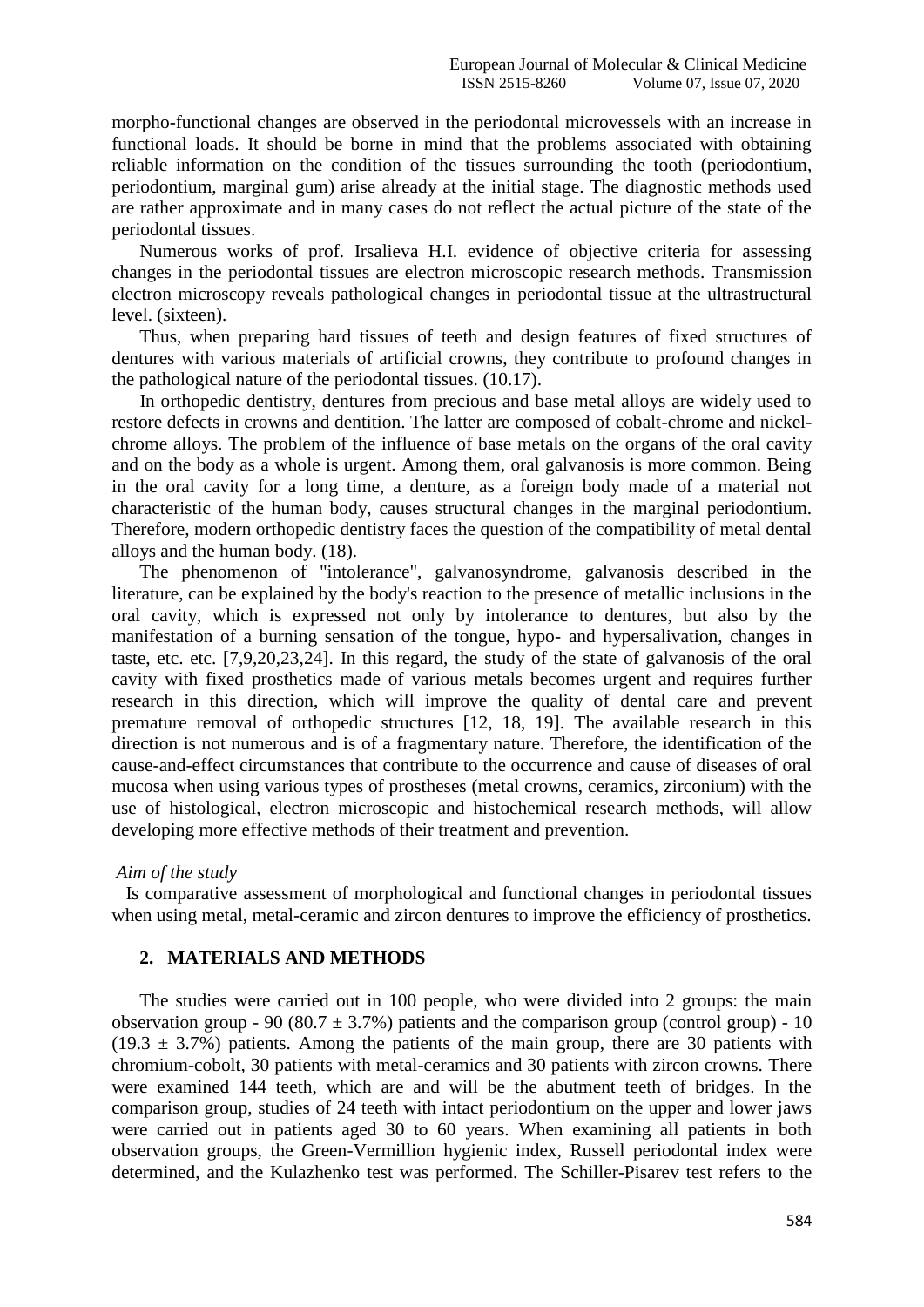method of intravital staining of gingival glycogen, the content of which increases with chronic inflammation (composition - crystalline iodine 1 g, potassium iodide 2 g, distilled water 40 ml). Intense discoloration after lubrication of the gums indicates inflammation. Oral cavity sanitation, dental plaque removal, and oral hygiene training were carried out. Diagnostic observations of the periodontal condition were carried out in the area of abutment teeth before and after fixation of bridges and crowns, as well as within 1, 3, 6, 12 months after prosthetics. Clinical methods included questioning, casual examination, and armed eye examination (stomatoscopy) of the oral cavity. Stomatoscopy was performed using an ophthalmic operating microscope at a magnification of 30 times.

For morphological examination,  $1 \times 1.5$  mm tissue pieces were taken for transmission electron microscopy. Pieces of bioplast were fixed in glutaraldegesis. Electron microscopic studies were carried out under the guidance of Professor I.M. Baybekov. The bone tissue around the abutment tooth was examined using X-ray machines. The pictures were taken according to Yusupov. Computed tomography was performed to assess the bone structure of the upper and lower jaw. To determine the endurance of the periodontal tissue to vertical load, gnatodynamometry was performed using electronic gnatodynamometers. Electroodontometry was performed selectively, and only those teeth that were included in the abutment teeth for bridges and according to indications. The used bridges (cermets, zirconium, metal crowns) create conditions for the development of increased functional load on the periodontal tissues of the supporting teeth. When prosthetics of included dentition defects with bridges, it is necessary to determine possible functional changes in the periodontal tissues, which can largely determine the terms of their use. The change in blood circulation in the periodontal tissues directly depends on the degree of deformation of the dentition, the length of the edentulous and the involvement of bridges in the chewing load. Particular attention during prosthetics (cermets, zirconium) should be paid to changes in the state of the marginal periodontium at the level of microcirculation, which was one of the objectives of this study. To determine the marginal periodontium of the abutment teeth of the first group, we selected 64 patients, the second group - 10 people.

The study groups consisted of 5 groups: 10 patients  $(16.0 \pm 4.2\%)$  - with intact periodontal disease, 16 patients (24.0  $\pm$  4.9%) - gingivitis, 22 patients (36.0  $\pm$  5.5%) - mild periodontitis, 10 patients (13.3  $\pm$  3.9%) - periodontitis of moderate severity, 6 patients (10.7  $\pm$  3.5%) periodontitis at the stage of abscess formation. The state of the periodontal tissues, in particular the marginal gums, was assessed according to the data of clinical and paraclinical research methods in the field of abutment teeth in the dynamics of observations up to 1 year in patients of the main observation group and the comparison group. Statistical processing of the obtained data was carried out using the variation statistics of the computer programs "MS Excell" and "MS Access" in a standard volume for biomedical research. Before using the technique of electrodontometry, dental deposits were removed. During the second prosthetics, after removing the bridges, the remains of the fixed cement were carefully removed. EOM, intraoral image. The study of the EOM of teeth with a filling in the area of the tooth neck was not carried out in order to avoid the current leaving the soft tissues. The existing amalgam fillings were removed and measurements were taken from the bottom of the carious cavity. Patients with contact fillings on the teeth underwent preliminary isolation of the teeth with a celluloid plate smeared with petroleum jelly, after which the indicators were measured. Electroodontometry was carried out using an EOM-3 apparatus..

 If depulpation is necessary for primary or repeated prosthetics, as well as for the control of early filled teeth, we used the generally accepted assessment criteria. Complete filling of root canals up to the apex, not reaching the apical foramen by 1 - 1.5 mm. Unsatisfactory endodontic interventions included cases of root canal filling not to the full length or removal of the seal from the root apex. In each individual case, we paid special attention to X-ray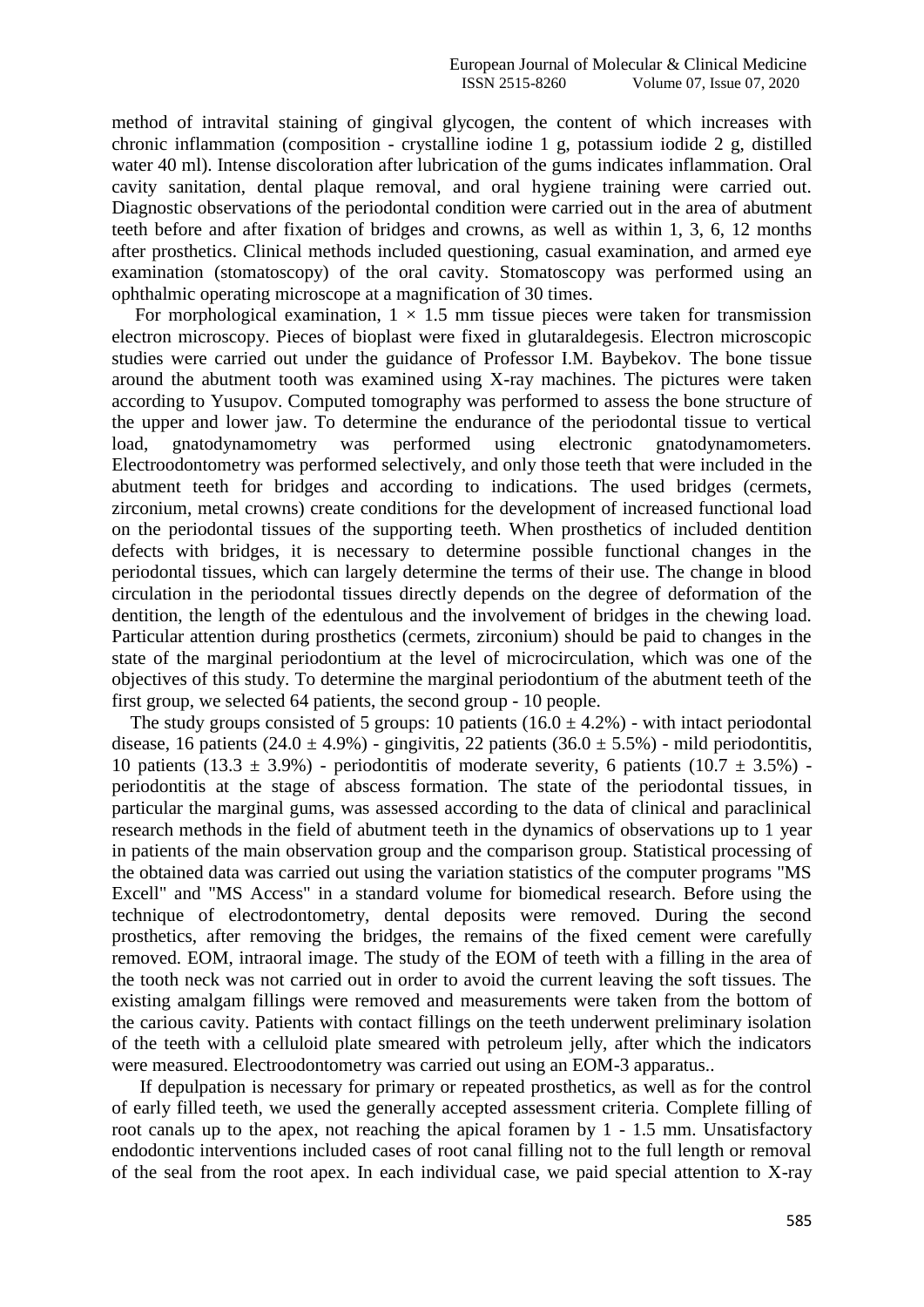changes in periodontal tissues, the quality of their obturation, both before the fixation of the bridge structures and in the long term up to 1 year. When removing bridges (repeated prosthetics) within a period of up to one year of observation, in addition to clinical and radiological examinations and removal of dental plaque, the state of the electrical excitability of the pulp and periodontium of abutment teeth was studied using the EOM-3 apparatus to preserve their expediency under the bridge structures. To determine the state of the periodontal complex, in particular, the marginal periodontium, the quality of endodontic treatment, and the state of the periapical tissues, additional X-ray intraoral examinations (targeting images) were carried out according to clinical, X-ray and paraclinical indicators. The electrical excitability of the abutment tooth pulp was determined after the removal of the bridge structures. According to the indicators of electrodontometry, the abutment teeth underwent depulpation and endodontic treatment, taking into account the group belonging of the teeth of the upper and lower jaw and control targeted intraoral images or orthopantomogram.

 Next, the preparation of the abutment teeth was carried out, the design of the ledge was carried out using retraction sutures, the taking of impressions with a silicone mass with a sandwich technique from each individual jaw. Next, the metal frame was tried on with correction by applying a second layer of silicone mass. After trying on the finished prosthesis, it was fixed and dynamically controlled for one year.

**GALVANOMETER "J0409"** (registration 3609) [24] is an electrical measuring device with a non-graduated scale, which has a high sensitivity to current or voltage. It is widely used as zero indicators, as well as for measuring small currents, voltages and quantities of electricity, if the constant of the galvanometer is known. In addition to magnetoelectric, there are some other types of galvanometers, such as electrostatic ones, called electrometers. However, their use is very limited. When removing bridges (repeated prosthetics) within a period of up to one year of observation, in addition to clinical and radiological examinations and removal of dental plaque, the state of the electrical excitability of the pulp and periodontium of abutment teeth was studied using the EOM-3 apparatus to preserve their expediency under the bridge structures.

**GALVANOMETER "J0409".** Material: plastic + electronic component Sensing range:  $-30-0-30\mu A$ , size:  $133x97x100$ mm, accuracy:  $\leq 5\%$ Application:

Ambient temperature:  $0 °C + 40 °C$ 

Relative humidity:  $\leq 85\%$ 

It can be used to measure the magnitude of the strength of direct and alternating current, direct and alternating voltage, resistance.

With the help of the **GALVANOMETER "J0409"** semiconductor diodes were checked and electrical circuits were ringed. The measurement results were displayed on a large digital 31/2-digit LCD display. The method can be widely used in practice to diagnose galvanosis of multiple and single metal inclusions. In addition, with the parallel measurement of the potentials of metal prostheses and dental tissues, it is possible to reveal the nature of the interaction of prostheses and oral tissues after prosthetics.

#### *Clinical researches*

The collection of clinical material was carried out with the obligatory opening of an outpatient card, entering into it the dental status and the general condition of the body and the diseases transferred. All design features and type of material from which bridges were made, age indicators are given in the section "Material and research methods". In the comparison group (control group), studies of 24 teeth with intact periodontium in the upper and lower jaws were carried out on the basis of basic and paraclinical research methods (percussion, the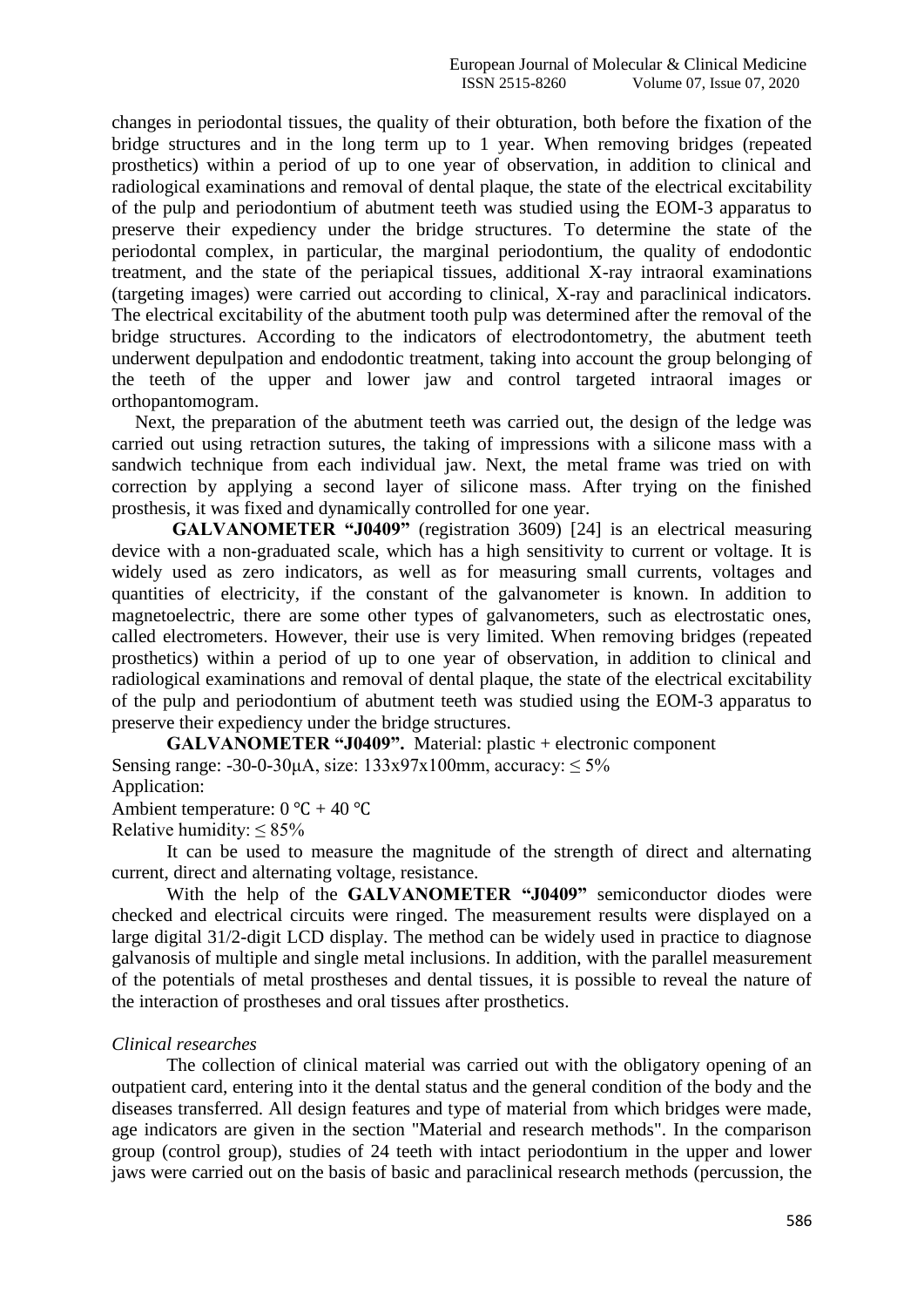state of the gingival margin using a bulbous probe), X-ray - overview and sighting images, electrodontometry - to determine condition of the pulp and periodontal. In the main observation group of patients, in addition to determining the type of design features of bridges, all abutment teeth were examined in the same sequence as in the comparison group.

All patients were familiarized with the treatment and manipulation plan (removal of bridges if necessary, the forthcoming stages of treatment, replacement of constructions, excluding possible side and pathological conditions), written consent and financial costs signed by patients.

The errors that we identified were most often associated with the wrong choice of abutment teeth for bridges, the choice of the design of the prosthesis not according to indications (irrational prosthetics), violation of the regime when preparing hard dental tissues, traumatization of the periodontal edge due to non-observance of the immersion of crowns in the periodontal sulcus. Criteria for the quality of crowns were assessed by the inconsistency of anatomical shapes, taking into account the group of teeth, excessive or insufficient insertion of crowns into the gingival groove, causing retraction of the tooth neck or leading to hypertrophic gingivitis, supercontacts - to changes in the periodontal complex. Taking into account the radiological, functional parameters and the state of the periodontal complex, electroodontometry (EOM) was used: the abutment teeth were subjected to depulpation or replanting of the root canals with poor-quality obturation. During prosthetics, the abutment teeth were subjected to odontopreparation under cermet or zirconium according to the generally accepted technique: the design of the ledge, retraction of the periodontal edge using the appropriate threads. The impression was obtained using a silicone sandwich technique. Laboratory and clinical stages: fitting of frames, prosthesis, fixation was carried out according to the rules of orthopedic dentistry.

The clinical condition of the marginal periodontium was assessed visually and using an operating microscope, the Schiller-Pisarev test and the papillary-marginal alveolar index (PMA) indexes, where hyperemia, edema, bleeding and vascular pattern were determined. The clinical picture with partial adentia largely depends on the number of lost teeth, dystopia, type of bite, functional usefulness, the state of hard tissues not only of abutment teeth, but also of the complex of tissues surrounding the tooth. The appearance of a defect after tooth extraction disrupts its continuity, morphological and functional disorders occur. Shortened periods of wearing fixed bridges resulted in supercontact, while in others the teeth were turned off from the act of chewing. The marginal gum, where the connection with the tooth occurs, is often interpreted as a gingival pocket, a gingival gap, a physiological pocket, a gingival groove. When measuring the gingival gap, the groove depth reached 2-3 mm on average. With bridge prosthetics, when odontopreparation was performed and the gums were injured (periodontal pathology), the depth of the gingival groove in 50% of cases reached 3 mm. These data related to the indicators of the marginal gingiva of the abutment teeth around the defect during repeated prosthetics of patients. The condition of the periodontal gap served as a basis for assessing the marginal periodontium in persons wearing fixed prostheses, both during re-prosthetics and in future orthopedic interventions. We studied the magnitude of the electrochemical potentials in connection with the finding in the oral cavity of prostheses of various design features, as well as the materials from which they were made: solid, cermets, zircon.

It is known that dentures made of various materials lead to disruption of oral homeostasis and have adverse effects on the body as a whole. In particular, there are violations in the triggering mechanisms in the development of allergies, hyperergic conditions, ulcerative and trophic processes. In this regard, the determination and understanding of causal factors in the conditions of the galvanic environment of the oral cavity is based on the use of para-clinical methods, in particular, on the study of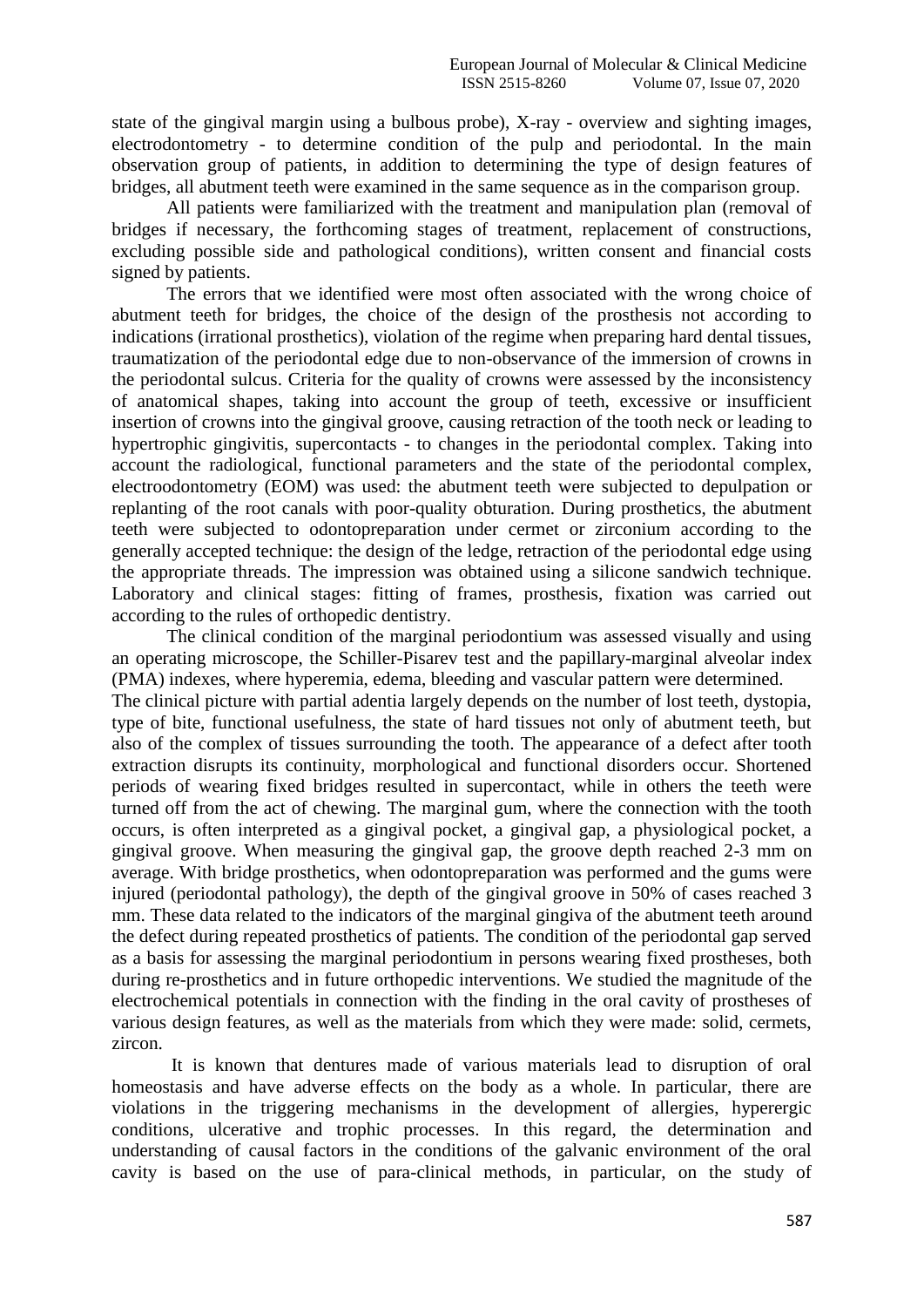electrochemical potentials. Our data on electrochemical potentials (ECP) are consonant with the indicators of numerous studies and are normally up to 50 mV. Analyzing the identified ECP frequencies, it is obvious that wearing metal structures is directly related to an increase in the level of galvanic currents. Thus, when studying ECP in patients using structures made of dissimilar materials, the average measurement values tended to higher values of the potential difference and reached the level of 100-150 mV. Poor, inadequate endodontic treatment leads to changes in the periodontal complex, ultimately leading to side effects and premature removal of bridges.

When removing bridges from metal brazed-stamped structures, it turned out that in 95% of cases, dark-colored corrosion, covered with nutritive masses, were observed at the places of the rations of the prosthesis body with supporting crowns, and under the prosthesis body there were bedsores of the mucous membrane of bright red color, hypertrophy, bleeding. The errors observed by us in the work of a dentist and a technician at the stages of manufacturing fixed dentures were assessed by the following parameters: modeling of the manufacture of crowns and the intermediate part of the prosthesis body; supercontacts, which, if incorrect, leads to abrasion of the teeth of the antagonists and abrasion of the facing material. The above data of clinical and paraclinical known techniques for fixed bridge prosthetics indicate the presence of pathological conditions that entail the premature removal of bridges.

We evaluated the periodontal complex in 90 patients who received orthopedic treatment. Of these, 38 patients underwent primary and 20 patients underwent repeated orthopedic treatment with fixed bridges, with the complete exclusion of acrylic, plastic veneers. We examined 114 teeth under the supports of bridges and 24 teeth on the upper and lower jaw with healthy intact periodontium in patients of the control group. The dynamics of observations began with planning and coordinating with the patients the design features of bridges and the upcoming therapeutic measures in the dynamics of treatment up to 1 year. Selectively, in terms of up to 3 years and more, after prosthetics, some patients were called for a follow-up examination, where, if necessary, a clinical and X-ray examination was carried out. In patients using for many years (more than 7 years) a fixed construction of dentures made of cobolt alloy coated with titanium sodium, an unpleasant odor from the oral cavity was noted. The mucous membrane of the gums is hyperemic, sometimes bluish in color, repeats the shape of the neck of artificial crowns. Bleed easily and painful on probing. In some patients (more in men), the titanium coating has worn off on the chewing surfaces of the teeth. Patients with such (metal) dental constructions complained of the appearance of a metallic taste in the mouth and the sensation of unpleasant micro-currents when using aluminum spoons. In the dynamics of observations in terms of up to 1 year and more with repeated prosthetics, we paid special attention to the state of the periodontal edge, the mucous membrane of the entire oral cavity, modeling in accordance with the anatomy of the group of teeth, supercontacts, the state of the intermediate part of the bridge, as well as functional and aesthetic indicators.

 Organo-structural changes both in the pulp of the tooth and periodontium, where electrodontometry showed increased indicators: the current strength reached up to 100-150  $\mu$ A (at a rate of 2 to 5  $\mu$ A), which unambiguously predetermined the study of the state of the surrounding tooth of the marginal gum, taking into account the common genesis ... In connection with the significant prevalence of diseases of the oral mucosa caused by a reaction to the materials of dentures, histological and histochemical studies of the oral mucosa using prostheses made of various materials are of great interest. The structural and functional characteristics of the mucous membrane of the marginal gum is of great applied and practical importance, as it allows one to judge the correct choice of materials for dentures, which in the process of being in the oral cavity may be indifferent, excluding possible pathological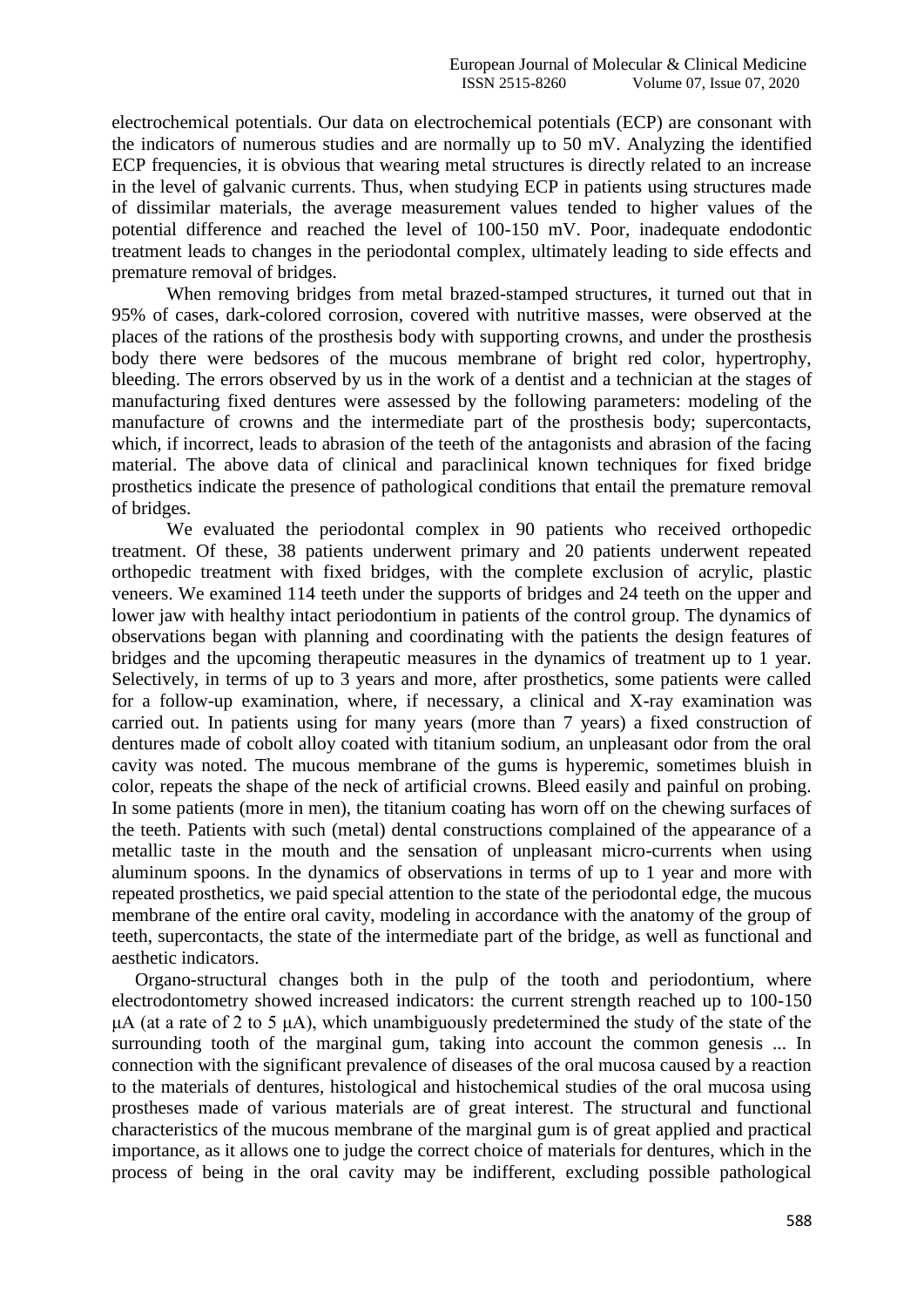conditions in the future. In this regard, one should take into account the histological picture of the mucosa, which can become an essential guideline for determining the pathological nature of the oral mucosa with various prostheses.

The aim of this study is the histological and histochemical assessment of the oral mucosa with various types of prostheses: cermets, zirconium, metal crowns. The control group consisted of marginal gum tissue after tooth extraction. The keratinization process is especially pronounced in the epithelium of the anterior third of the hard palate. The structure of the epithelium of the hard palate is very similar to the leaves that have fallen to the ground in the autumn period of the year. Some of them slough off in the form of completely keratinized scales, while others do not show any signs of keratinization and have a structure typical of squamous epithelium. Regeneration of epithelial cells occurs due to cell division of the vasal layers. The pattern of mitosis, as a rule, is observed in the cells of the basal layer, as well as in the adjacent lower rows of cells of the spiny layer. (Irsaliev Kh.I. 1993). The electron diffraction pattern of a transmission microscope shows detachment of cells of the granular layer with penetration of microorganisms into the intercellular space. Destructive changes are also observed in the deep zones of the spiny layers of the epithelium. It should be noted a slowdown in the differentiation of epithelial cells and a sharp decrease in the mitotic activity of the combined zone. In the prickly layers, there is a rupture of dysmosamic connections between epithelial cells.

With the introduction of metals (mainly stainless steel) into the practice of orthopedic treatment, the reactions to these materials were explained by the appearance of galvanic phenomena in the oral cavity. As a rule, the diagnosis was formulated as "galvanosis", "electrogalvanosis". Since there were no sufficiently sensitive research methods to prove the presence of metal corrosion in an aggressive environment.Significant disorders with partial edentulousness occur in the tissues of the periodontal complex, since it is the integrity of the dentition of the jaws that ensures the usefulness of chewing as one of the most important functions of the body. The wide spread of secondary adentia among the adult population makes this problem relevant all over the world Gozhiy A.G. 1998, Volyntsev V.I. 1996). In the manufacture of a fixed structure of dentures, most of the bridges have to be prepared with abutment teeth for artificial crowns. Dissection of hard dental tissues without observing the established rules leads to morpho-functional changes in dental pulp tissues. In the monograph of Professor Irsaliev Kh.I. (2001) widely described and illustrated electronograms of the surface of prepared teeth.

 The author describes the structure of the paired tooth surface using burs of different dispersion under a scanning electron microscope. Coarsely dispersed burs form deep uneven reliefs of the tooth surface, which lead to burnout and dentin necrosis of the teeth (12,15). The author considers burs with fine-grained diamond coatings to be the most acceptable for preparation. Experimental and clinical studies have shown that when prosthetics of included dentition defects with bridges, it is necessary to carefully determine the indications for the use of various structures, taking into account the reactive changes in the periodontal tissues. The functional state of periodontal tissues is largely determined by their trophism, which is provided by the circulatory system.

 In the works of Arslanov O.U. "Compensatory and adaptive processes in the dentition with partial secondary adentia and the ways of their orthopedic correction" (2007), a sharp violation of microcirculation and a decrease in the endurance of periodontal tissues of abutment teeth was proved, which, according to the author, is a contraindication for immediate prosthetics after the removal of decayed teeth or their roots ( 20).

 Laser Doppler flowmetry is a method for diagnosing and monitoring trophic changes in periodontal tissues and during orthopedic interventions to give an idea of the hemodynamic state of the corresponding area. When studying the functional state of periodontal vessels in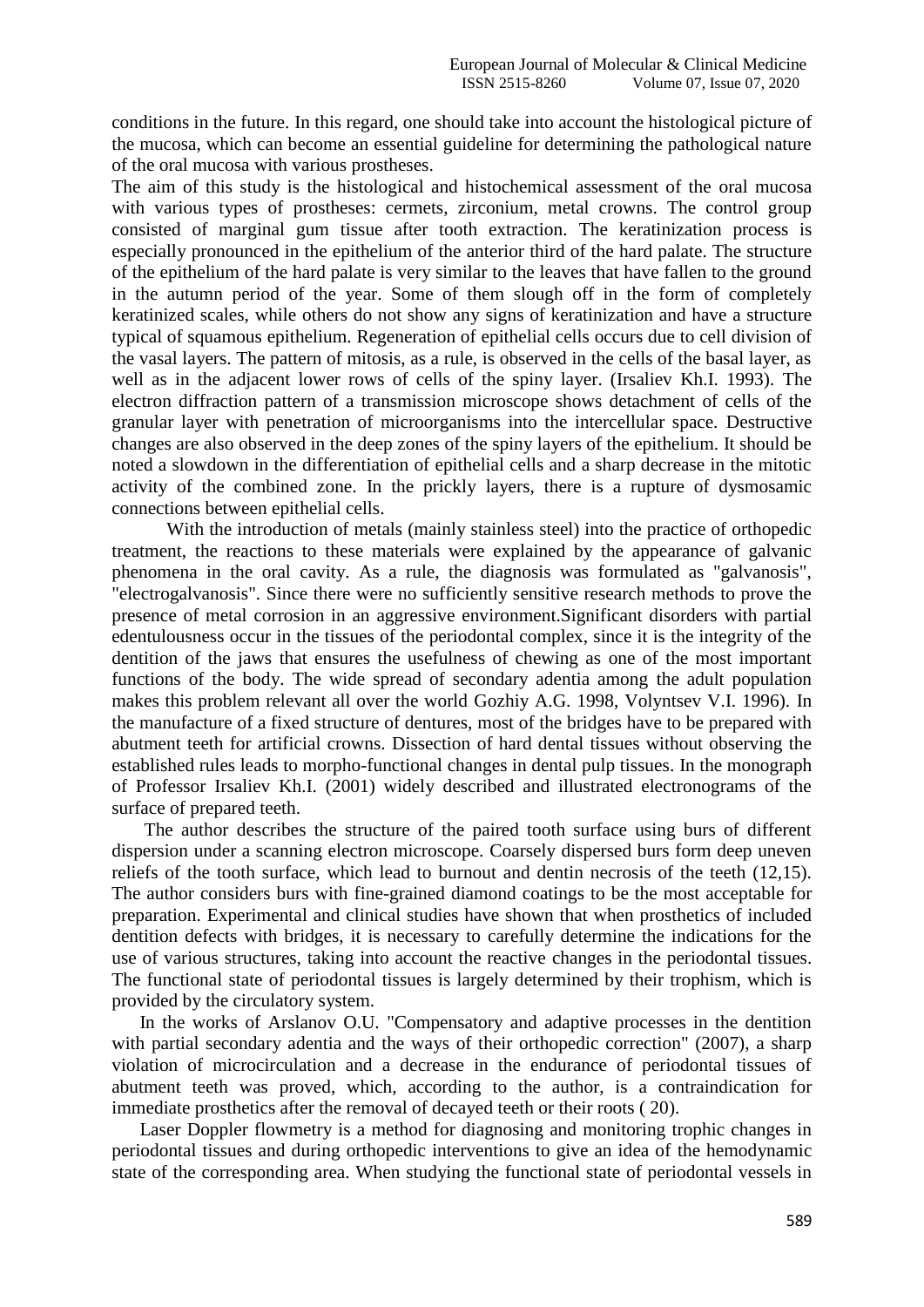secondary adentia, many authors have established changes in the marginal gingiva and abnormalities in the pulp of abutment teeth after their preparation (21,22,23). Hemodynamic changes in the microcirculation of the supporting teeth of the marginal gum against the background of single studies cannot give an objective assessment that reflects the true picture when wearing or long-term use of bridges. In our opinion, special attention should be paid to the measurement of the state of the marginal periodontium in modern types of prosthetics (cermets, metal, zirconium) at the level of microcirculation, adaptation processes, which was the topic of this study.

 We studied the state of the marginal periodontium of abutment teeth in 70 people aged 20 to 60 years, who underwent laser Doppler flowmetry as part of the research. Dissection of teeth (depulpated and with live pulp) was carried out in a strict sequence: creating a ledge, reducing the length of the tooth crown taking into account the ceramic and metal layer, removing hard tooth tissues from the vestibular and oral surfaces, and forming a circular ledge at the level of the gingival margin. The work used diamond burs in a certain sequence, taking into account the formation of the ledge. After taking impressions with antagonists with a silicone mass, the teeth were covered with temporary crowns, which were pre-fabricated by taking an impression and making them with plastic. Subsequently, prosthetics were carried out according to the generally accepted technique: fitting a solid frame, choosing a color, eliminating supercontacts, fixing a bridge with glass ionomer cement.

### **3. RESULTS AND DISCUSSION**

 Thus, the restoration of dentition defects with various fixed structures of dentures is an orthopedic dental treatment. The loss of teeth and the appearance of various defects in the dentition contribute to the further development of the pathological process in the dento-jaw system and in the body as a whole. The choice of the design of dentures and the materials from which they will be made is of paramount importance in the medical and social sphere of the patient. In our Republic of Uzbekistan and a number of other foreign countries, metal crowns and bridges made of base metals are currently used, sometimes they are coated with titanium nitrate, which further aggravates the protective mechanisms of the oral cavity.

 Such materials used for dentures do not meet either the aesthetic or functional requirements of modern dentistry. This state of the problem dictated the search for the most adequate structures built into the oral cavity, devoid of the above disadvantages. Currently, the most satisfying clinical and functional requirements and aesthetic parameters are dentures made of cermet, zirconium. Undoubtedly, the positive results of orthopedic structures made of cermets and zirconium are largely indifferent for the organs and tissues of the oral cavity. However, there are also negative influences on the marginal periodontium associated with the advancement of the edges of the crowns into the periodontal pocket, causing morphological changes. The present study is devoted to the study of the marginal periodontium when using fixed bridges, cermets, zirconium and chromium-cobolt alloy).

 As recommendations for practical health care of the most appropriate optimal designs, it is necessary to use cermets, zirconium in order to improve the quality of dental care. In patients using bridges and crowns made of a cobolt-chromium alloy, edematous with cyanosis of the mucous membrane of the alveolar ridge was observed. As we mentioned above, such a mucous membrane quickly bleeds when touched with a probe and when brushing teeth with a toothbrush.

 We also described structural changes in the epithelial cover at the level of light and electron microscopy. We associate all these changes with the appearance of galvanic currents in the mouth in patients. Determination of electrochemical potentials in the mouth in these patients showed the maximum values and were equal to 120-150 mV. A high level of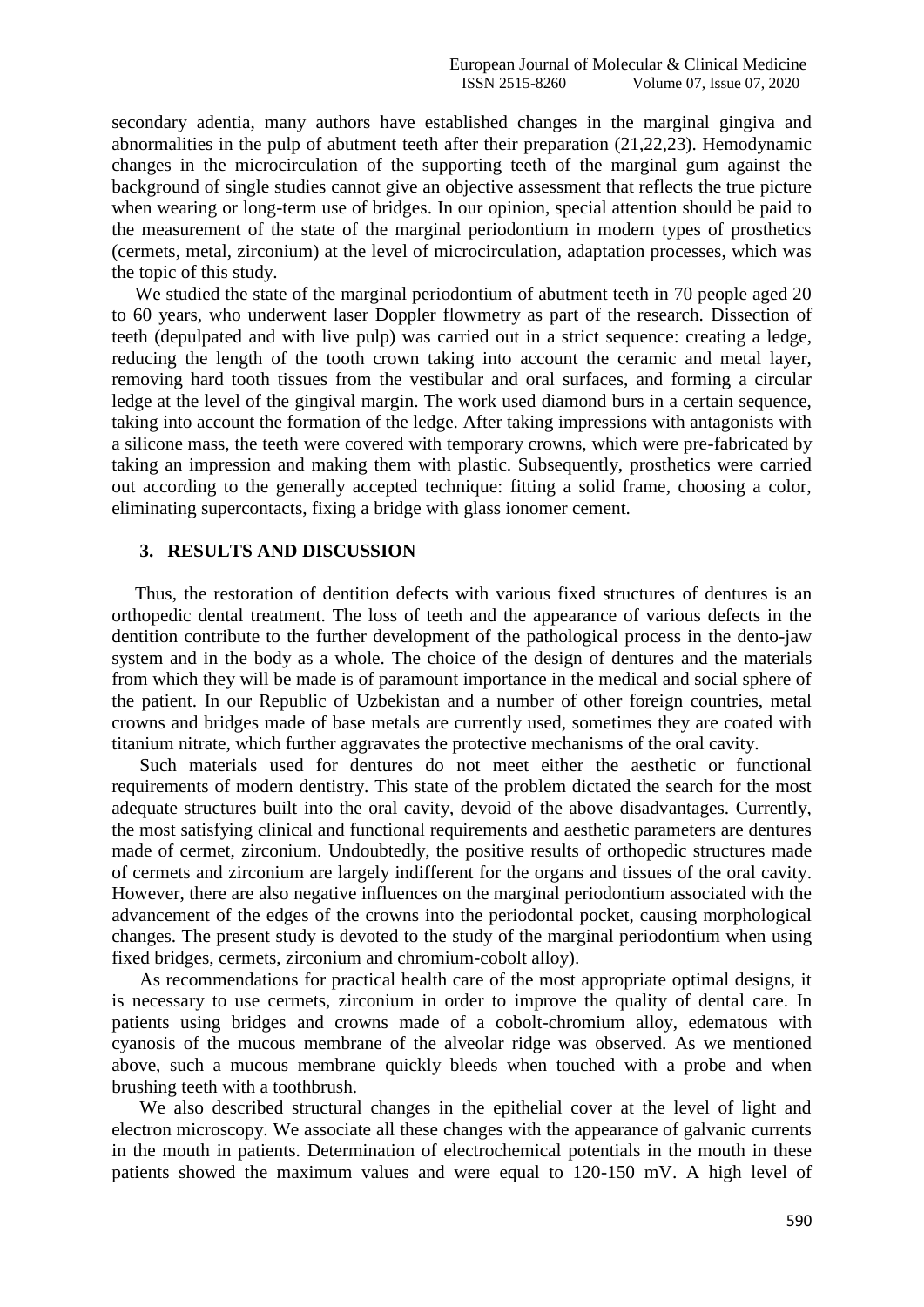galvanic currents in the oral cavity, exceeding the physiological norm, dictates the implementation of preventive measures to prevent the occurrence of galvanism in the oral cavity, which should include the selection of design features that are tolerant to the physiological homeostasis of the oral cavity, compliance with the complete homogeneity of metal structures and their replacement in the presence of heterogeneity of inclusions. In this regard, the study of the functional state of microcirculation in the tissues of the marginal gums and the entire periodontal complex is relevant for obtaining further positive results of prosthetics of dentition defects. In this regard, when choosing a plan for orthopedic treatment, the assessment of the functional state of the supporting-retaining apparatus of the teeth comes to the fore. However, problems arise in the first approximation and are associated with an objective assessment of the true picture of the state of the tissues surrounding the tooth. The currently used diagnostic methods are quite subjective: there are no standard measurement techniques, developed protocols, and the available data are contradictory. Thus, the existing methods for assessing the state of the marginal gingiva of the periodontal abutment teeth do not give a true picture of its functional changes in microcirculation at the stages of prosthetics with secondary adentia.

 In our opinion, special attention should be paid to determining the state of the marginal periodontium of abutment teeth in modern types of prosthetics (cermets, zirconium), adaptation processes at the level of microcirculation, which was the topic of the study. We have examined by clinical, functional and morphological methods the tissues of the marginal periodontium of abutment teeth in patients using metal-ceramic and zircon bridges.

 A different clinical picture was observed in patients using metal-ceramic bridges. Among the examined, 7 patients had gingivitis. These patients have been using metal-ceramic bridges for more than 5 years. Moderate periodontitis was observed in 6 patients. We did not observe severe periodontitis in the acute stage. We observed a completely different clinical picture in the group of patients using zircon bridges. Among the examined patients, gingivitis was observed in 3 patients. Regardless of the terms of using dentures, periodontitis was not observed in this group of patients. The data on indicators of the state of microcirculation of the marginal gingiva included abutment teeth under bridges (main group of observations), as well as intact periodontium of the symmetrical side (comparison group). The analysis of the results showed that the level of capillary blood flow in the healthy periodontium and marginal gingiva (the results obtained were averaged and taken as the norm) was 20% and 30% higher, respectively, compared with the periodontium of abutment teeth. The coefficient of variation (KV), indicating the state of microvascular activity, was lower in the supporting vessels by 18% in patients with repeated prosthetics. The vasomotor activity of the microvessels of the abutment teeth is slightly reduced (by 4.2%) compared to the indices in the intact dentition, which is possibly due to the high functional load on the healthy side. The data obtained show that in the area of the gum tissue of the marginal periodontium of the supporting teeth, which limits the dentition defect, there was a decrease in the intensity of tissue blood flow and vasomotor activity of microvessels, compared with those of the marginal gingiva of the intact dentition.

 In the dynamics of observations before fixation of the bridge with LDF of the supporting teeth, a positive dynamics of microcirculation indices was determined. The level of capillary blood flow (M) increased by 28% and approached the initial level before treatment, vasomotor vascular activity (KV) increased by 32%. After fixation of the bridge in the dynamics of observations of the marginal gingiva of the supporting teeth, the level of capillary blood flow tended to further increase: the vasomotor activity of microvessels (KV) decreased by 10%, which is lower than the initial level. 1 month after fixation of the bridge, the level of capillary blood flow tended to progress and corresponded to normal values. The obtained indicators remained in the dynamics of observations up to 6 months and in more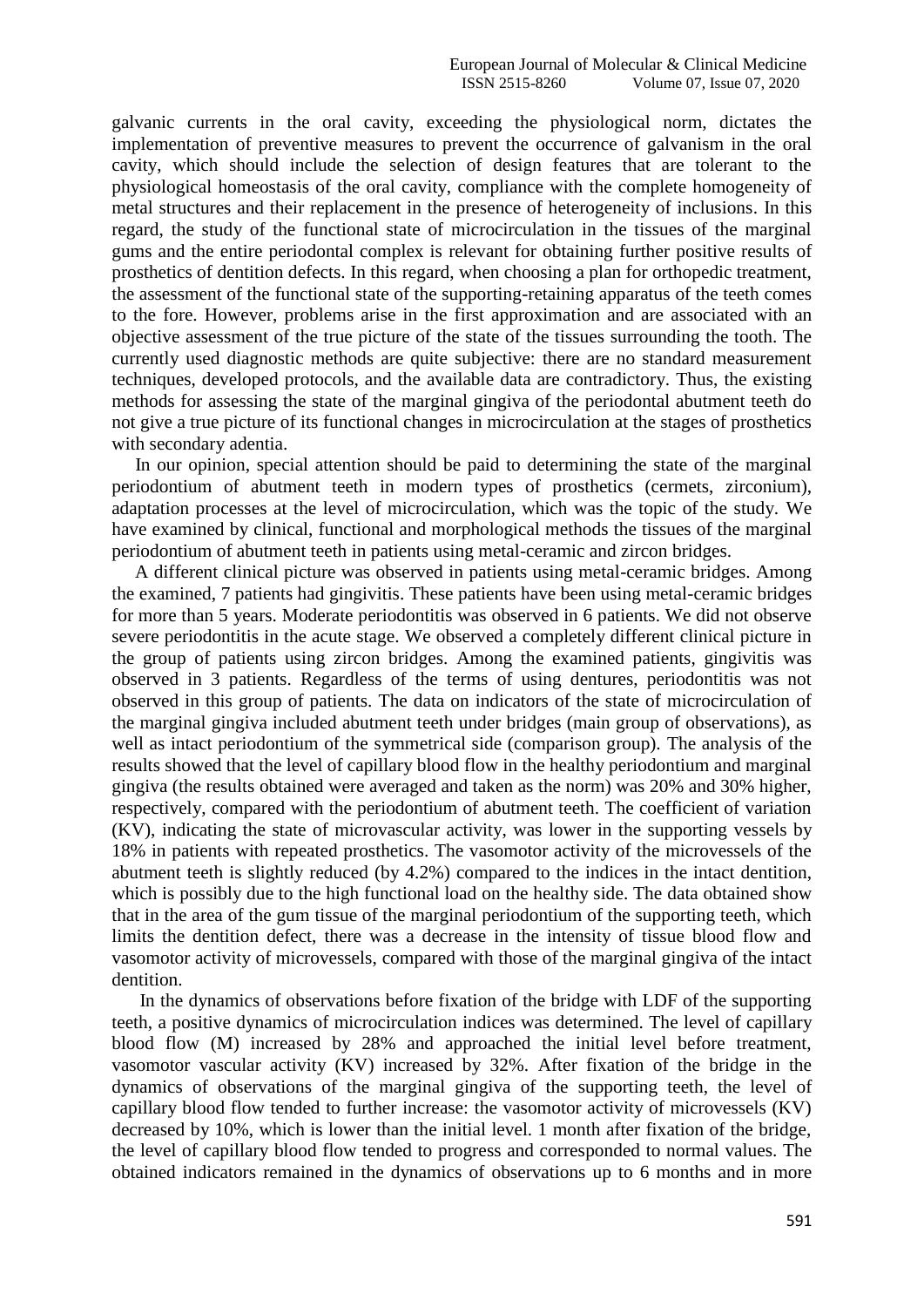distant periods of observation. According to the results of our research, orthopedic treatment of a partial dentition defect with metal-ceramic structures is important for determining the state of microcirculation of the supporting tissues of the teeth. The data obtained from the study of laser-Doppler flowmetry (LDF) at the stages of orthopedic treatment up to the fixation of a fixed bridge and in the long-term observation period show that this objective assessment of the functional state of the microcirculation system in the periodontal tissues of the marginal gingiva of the abutment teeth is relevant for predicting near and long-term results prosthetics of partial dentition defects.

 The histological picture of the marginal gingiva of the periodontal complex can be essential for determining the pathological state when wearing prostheses of various designs.

 When studying the histological picture of the lesion of the marginal gums of the oral mucosa when wearing bridges made of metal-ceramics and zirconium, no pronounced pathological changes were revealed. With metal-ceramic prostheses on the mucous membrane of the marginal gums, there is a sharp destruction of the plumen layer with the preservation of intercellular desmasome connections. In the granular layers, there is an accumulation of intracellular boundaries of glycogen. In patients using zircon bridges, no destructive changes in the tissue of the marginal gum were found, which is similar to an inactive dentition. These data indicate a rigorous approach to the selection of basic dental materials for dentures. The least damaging effect on the marginal periodontium and the intermediate part of bridges compared to metal bridges and crowns was found to be made of cermets and zirconium, which manifested themselves in a mild dystrophy in the surface layers of the epithelium and a lymphoid-cell reaction in the subepithelial layers of the mucous membrane of the dentogingival margin, which with methods of preparation of abutment teeth under one-piece structures.

 It should be noted that at present there is no multifactorial approach to the diagnosis, treatment and prevention of diseases caused by the materials of dentures, which significantly complicates the practical work of a dentist. Therefore, the histological diagnosis of the mucous membrane of the marginal periodontium will certainly contribute to the differential diagnosis of diseases caused by the materials of dentures.

#### **4. CONCLUSIONS**

 Dental prosthetics in patients using chromium-cobolt pure metal bridges with a coating of titanium dioxide) have a negative effect on the marginal periodontium and the oral mucosa, manifested by high values of electrochemical potentials, unsatisfactory hygienic state, profound changes in the morphological structures of the marginal periodontal complex in the dentoparodontium. Laser Doppler flowmetry at the stages of orthopedic treatment showed that the functional state of the microcirculation system in the tissues of the marginal gums of the periodontal tissues is relevant for predicting the results of prosthetics of partial dentition defects.

 The structural and functional characteristics of the mucous membrane of the marginal gingiva indicated the negative effect of metal dentures in comparison with the weakly expressed inflammation of the epithelium in the surface layers during prosthetics made of metal-ceramics and zirconium. Diagnostics and treatment of an increased level of galvanic currents should involve the removal of metal structures of various inclusions and the conduct of pathogenetic therapy of periodontal tissues before re-prosthetics, with the replacement of basic dental materials with ceramics or zirconium.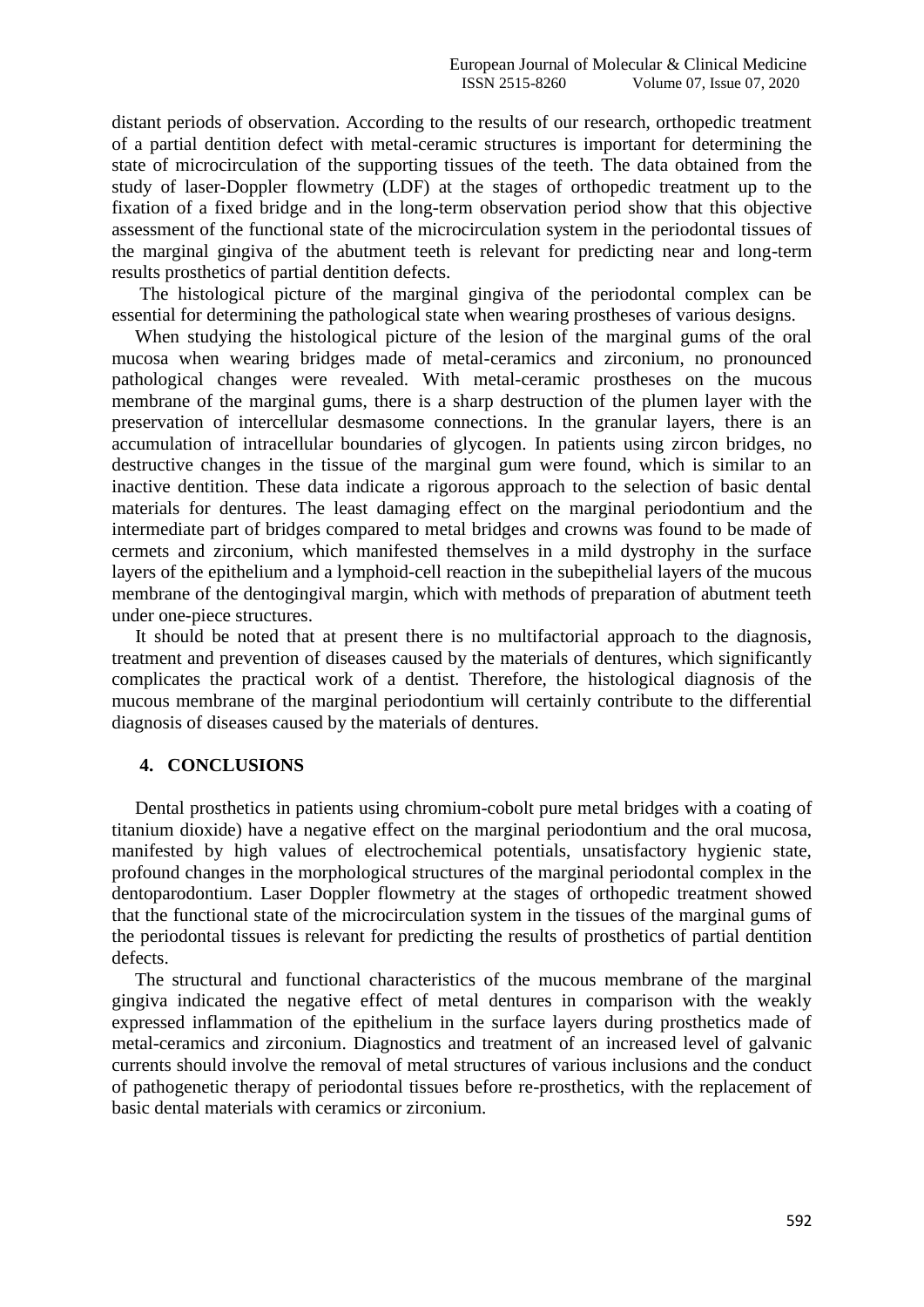## **5. TRANSLITERATION**

- [ 1] KH.I.Irsaliyev Skaniruyushchaya elektronnaya mikroskopiya tverdykh tkaney zubov pri ikh patologicheskoystirayemosti. ZH. Stomatologiya 2002, №3-4 str.16-21
- [ 2] Irsaliyev KH.I., Rakhmonov KH.SH. Strukturnaya organizatsiya tkaney zubov pri ikh patologiyakh. ZH. Stomatologiya 2003, № 1-2, str.110-116.
- [ 3] Bekmetov M. V., Mirzaev M. M., Razhabov O. A., Zhumatov U. Zh. Condition of periodontal tissues in oil refinery workers //Russian dental journal.Moscow, 2009, No. 1, Pp. 52-54.
- [ 4] Irsaliyev KH.I., Zufarov S.A., Mavlyankhodzhayev I., Baybekov I.M. Morfologicheskiye osobennosti vzaimodeystviya pri smenochnoy mikroflory s epiteliatsitami slizistoy obolochki al'veolyarnogo grebnya u bol'nykh s chastichnym otsutstviyem zubov. Zhurnal Stomatologiya. 1991, №6 str. 48-50
- [ 5] Irsaliyev KH.I. Ul'trostrukturnyye osobennosti slizistoy obolochki al'veolyarnogo grebnya pri chastichnom otsutstvii zubov. Meditsinskiy zhurnal Uzbekistana, 1985 №9 str.82
- [ 6] Kapitonova YU.M. Lecheniye vtorichnoy adentii mostovidnymi protezami // Avtoref. dis.kand.med.nauk, Moskva, 2002.
- [ 7] BaybekovI.M.,Irsaliyev KH.I., Mavlyankhodzhayev I. Vzaimodeystviye indigennykh pristenochnykh mikroorganizmov s kletkami slizistoy obolochki pishchevaritel'nogo trakta. Arkhiv patologii, 1992 №5 str.18-24
- [ 8] BaybekovI.M.,Irsaliyev KH.I., Mavlyankhodzhayev I. Ul'trastrukturnyye aspekty vzaimodeystviya mikroorganizmov s kletkami slizistoy obolochki pishchevaritel'nogo trakta.
- [ 9] 14 Vsesoyuznaya konferentsiya po elektronnoy mikroskopii. Moskva 1992, str.78
- [ 10] 9.Khabilov N.L., BaybekovI.M.,Irsaliyev KH.I. Morfologicheskaya otsenka biosovmestimosti razlichnykh komponentov biositama. Meditsinskiy zhurnal Uzbekistana, 2003, № 3 str.74-77
- [ 11] Bragin Ye.A. Taktika zubodesnevogo sokhraneniya pri protezirovanii nes"yemnymi protezami // Stomatologiya 2003;4:44-47.
- [ 12] Volyntsev V.M. Kliniko-laboratornyye pokazateli neperenosimosti splavov metallov // Avtoref. diss. kand. med.nauk. Kiyev, 1996.- s. 17.
- [ 13] Irsaliyev KH.I., BaybekovI.M.,Khanazarov D.A., Rakhmanov KH.SH. Funktsional'naya morfologiya bar'yerno-zashchitnykh kompleksov polosti rta. Monografiya 2001, Tashkent
- [ 14] Arutyunov S.D. Profilaktika oslozhneniy pri primenenii metallokeramicheskikh zubnykh protezov // Avtoref. dis. kand. med.nauk. M 1990.- 19c.
- [ 15] Banchenko G.V. Fleyshcher G.M. i dr. Eletromagnitnayaallergiya-gal'vanoz Meditsinskiy alfavit // Stomatologiya, 2/2012.- c. 42-51.
- [ 16] Yermolov V.V. Lazernaya profilaktika parodontal'nykh oslozhneniy pri ortopedicheskom lechenii nes'yemnymi protezami // Avtoref. diss. kand. med.nauk, Moskva, 2004.
- [ 17] Irsaliyev KH.I. Osobennosti bar'yerno-zashchitnykh kompleksov polosti rta do i v protsesse pol'zovaniya zubnymi protezami. Avtor.diss.doktormed.nauk 1993 str.17
- [ 18] Gozhiy A.G. Klinicheskiye proyavleniya elektrokhimicheskikh protsessov, obuslovlennykh otdelochnoy obrabotkoy zubnnykh protezov iz nerzhaveyushchey stali/ A.G. Gozhiy, G.R. Sagatelyan, L.D. Gozhaya // Stomatologiya. – 1998. –N3.- c. 46-50.
- [ 19] Irsaliyev KH.I. s soavt. Skaniruyushchaya elektronnaya mikroskopiya zubov posle odontopreparirovaniya i pokrytiya Fluorprotector. Zhurnaya Stomatologiya 2000, №4 str.25-28